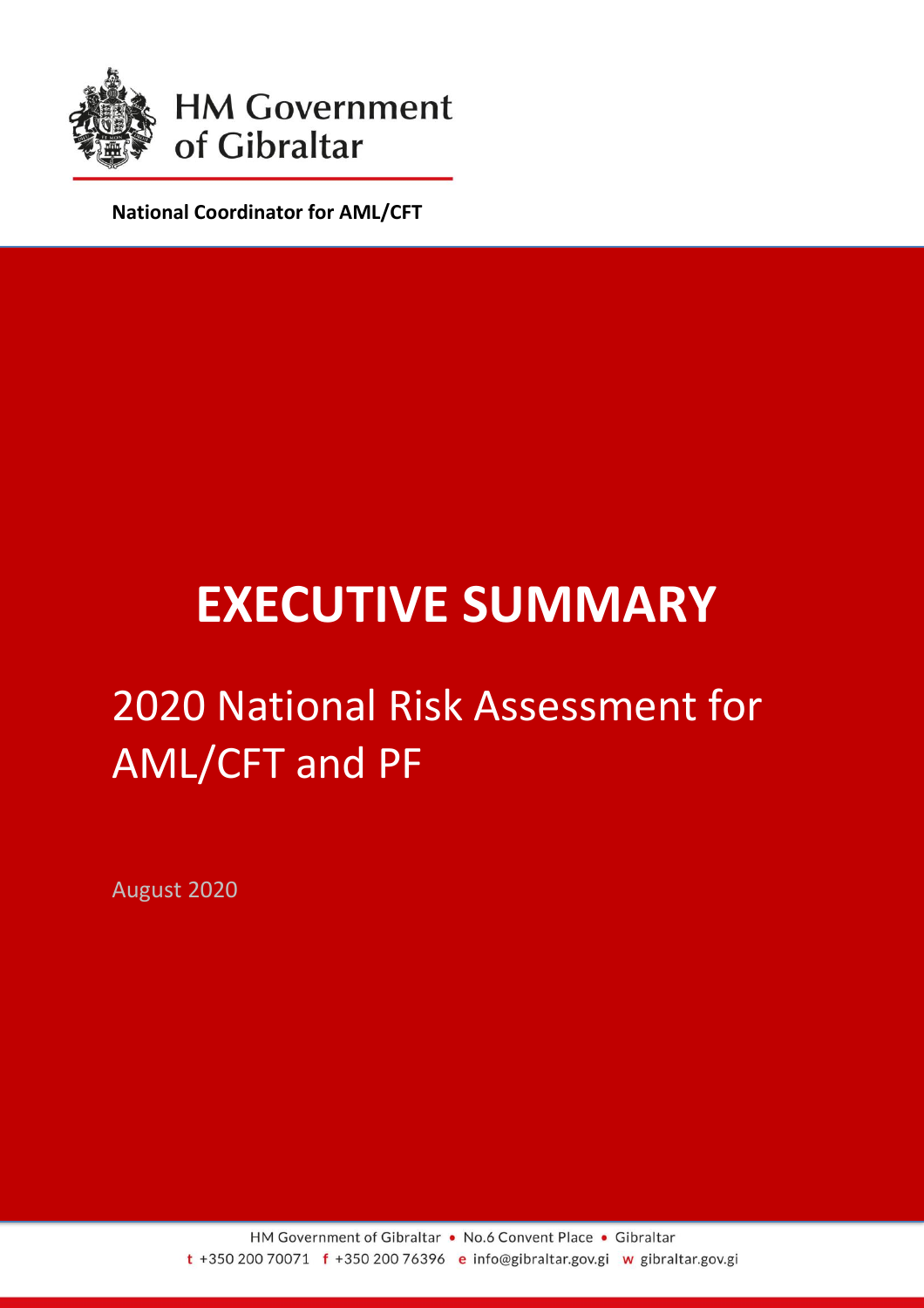

### 1 Introduction

The following document provides an executive summary of the main threats and vulnerabilities of Money Laundering (ML), Terrorist Financing (TF) and Proliferation Financing (PF) that Gibraltar faces. Like any assessment of risks, these risks have not actually crystallised. Businesses and professions must make use of these assessments to support their work to ensure that their systems of controls can prevent, detect and make the necessary disclosures to law enforcement agencies whenever ML, TF or PF is known to have occurred or when there is a suspicion of the same.

Gibraltar is now in the third iteration of the National Risk Assessment (NRA) process and in the 2020 version has encapsulated PF as a separate topic and included the previously confidential assessment of TF risk for the jurisdiction and NPO sectors as an integral part of the published NRA report. The TF risk for each product or service is also fully integrated into the evaluation of the threats and vulnerabilities.

This executive summary does not replace the full NRA document which readers of this summary are strongly encouraged to read and digest. The executive summary highlights the main risks which businesses and professions need to be aware of in the context of Gibraltar.

#### 2 Context

Gibraltar's main commercial activities are centred around the provision of services to **non-resident customers**, mainly UK nationals but also from many other countries both within and **outside of the EU**. The interfacing with new and existing customers is primarily conducted in a **non-face-to-face** manner, sometimes using **intermediaries**, therefore, all of these have higher inherent risks.

The various products which Gibraltar has on offer may prove attractive to ML, although **TF and PF risks are low risk** for the jurisdiction.

Gibraltar's proximity to Africa and frontier with Spain, make it appropriate to include reference to activities in these areas as potentially impacting in the assessment of our risk.

The **presence of Organised Crime Groups (OCGs) in the nearby Campo de Gibraltar** has had a substantial impact on the economy of the neighbouring region. Gibraltar could be considered as an attractive location from which to conduct ML operations for these groups. It should be noted that over the last few years, OCGs in Spain are reported to have moved away from tobacco smuggling to hashish distribution and now concentrate on the more profitable cocaine importation from South America to Europe via entry points which include southern Spain. Gibraltar Law Enforcement Agencies enjoy good working relationships with their Spanish counterparts, ensuring the exchange of intelligence and operational co-operation at all levels.

**Morocco** continues to be the largest **hashish producer** in the region with supply of the product being transported into Europe through the Strait of Gibraltar both in fast launches, which only infrequently transit through British Gibraltar Territorial Waters, and other more inventive mechanisms through port facilities in Spain. There is no substantive evidence to suggest that the OCGs in charge of the production and distribution of hashish in Morocco are seeking opportunities to launder through Gibraltar but their links with Spanish OCGs cannot be discarded completely.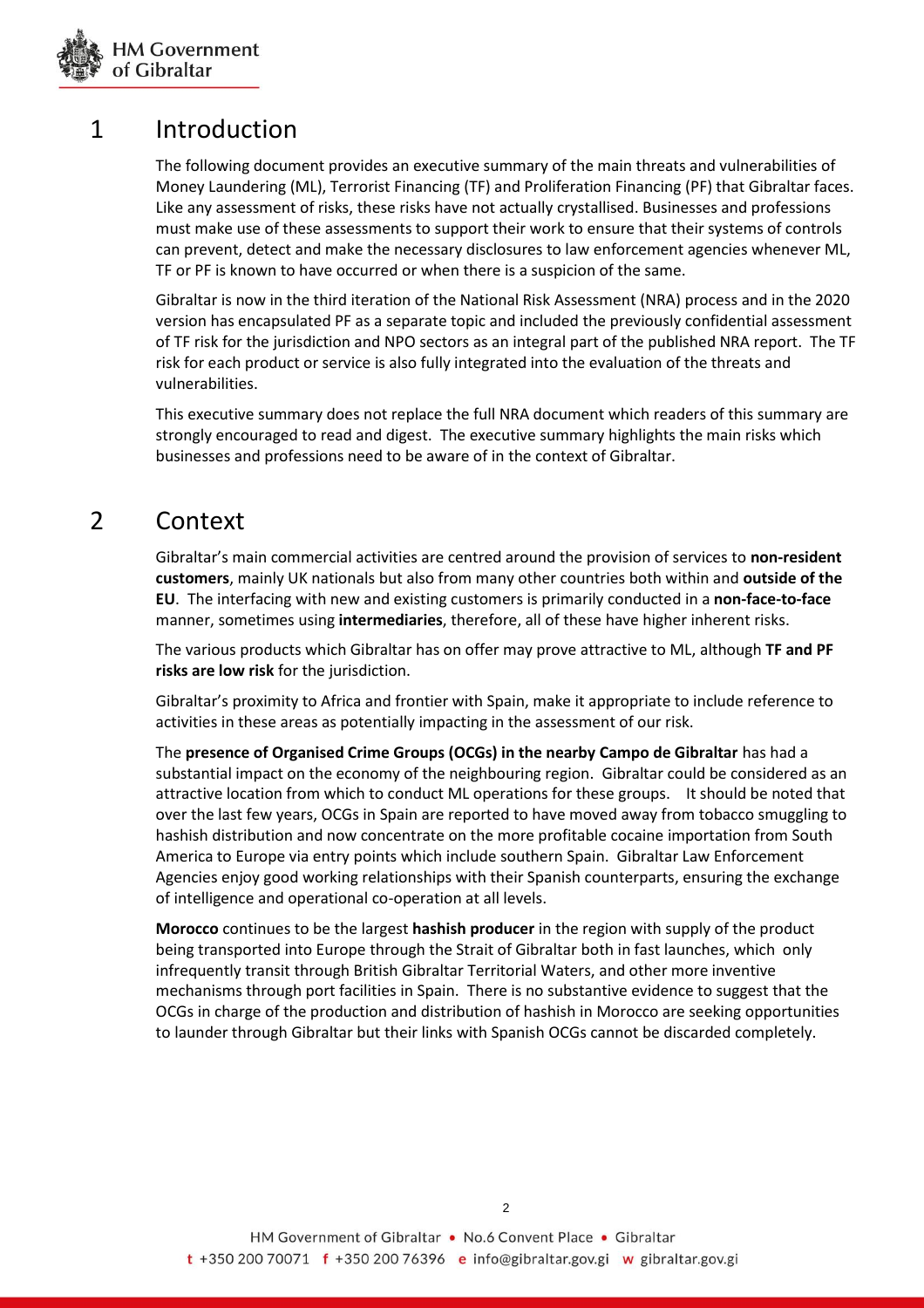

#### 3 Financial Services

Gibraltar's financial services industry caters mainly for non-resident customers mostly located in low-risk jurisdictions. **Transactions with high-risk jurisdictions are small** in number and volume but businesses must, nonetheless, be aware of the heightened need for additional controls in these circumstances. Transactions to or from **Drug Producing or Trafficking jurisdictions need to be subject to additional scrutiny for possible ML** linkages whereas those to **Conflict Zones and neighbouring regions need to be considered for TF risks**. Legitimate **Tax Planning** or **Tax Avoidance** measures for clients must not be used as a guise for **illicit tax evasion mechanisms**. Formal foreign requests for assistance are low, indicating that this is not an area of concern, however, complacency in this field cannot be allowed to occur. The various Tax Information Exchange Agreements entered into by Gibraltar ensures openness and transparency of customers tax affairs.

Gibraltar's recent Tax Treaties with the United Kingdom and Spain will further enhance the transparent relationships in tax with these countries.

A pivotal control mechanism that exists is the regulatory framework for all financial service providers which ensures that those who exercise control and management of these businesses are fit and proper to run these organisations and through desk-based and on-site inspections of the systems of control for AML, CFT and PF.

Gibraltar financial services offerings had traditionally centred around private banking and trust & company work. The demographics of the customer base has shifted considerably over the last couple of decades with banks in Gibraltar now mainly offering retail banking and business-related operations as private banking demand has been consolidated away to other centres. Shelf company sales have been reduced with Trust and Corporate Service Providers (TCSPs) now providing a valueadded service enabling a better understanding of the customer and their needs.

The **identification of Politically Exposed Persons (PEPs)**, their family members and close associates, needs to continue, particularly in the context of bribery and corruption of PEPs in neighbouring countries.

**Deposit taking**, like in any jurisdiction, is the easiest and most common form through which ML can take place in the banking sector. Gibraltar is no exception. The ability once cash has been put into the system to be moved quickly to any destination, is why this is the most popular service sought by ML operations. Internationally, lending activities are seeing an increase in use where **high-value asset-backed credit/mortgage loans** to fund plot purchases are attractive for **TF** and **business loan repayments for ML** becoming more common typologies.

The establishment of front companies for ML is a traditional mechanism which continues to be popular. Fortunately, Gibraltar's regulatory framework for TCSPs and requirement to establish the **Ultimate Beneficial Owners (UBOs)** substantially mitigates the risk of Gibraltar companies being used for this. Significantly Gibraltar has also recently established a public register of UBOs in compliance with its International obligations.. The **private company and private trust** are the most common legal forms used in Gibraltar and 66% of private companies are used to hold assets of some kind. Controls over sources of income and wealth required by the legislation mitigates the misuse of the same.

**Payment service providers and money service business** may become unwitting participants in the transfer of funds to TF operations or conversion of funds for ML purposes.

**Gibraltar's securities industry is unsophisticated** and lacking many of the products that could be attractive to large scale ML operations. The funds sector is also underdeveloped with **Private Funds being the most attractive ML** mechanism in this sector due to their largely unregulated status.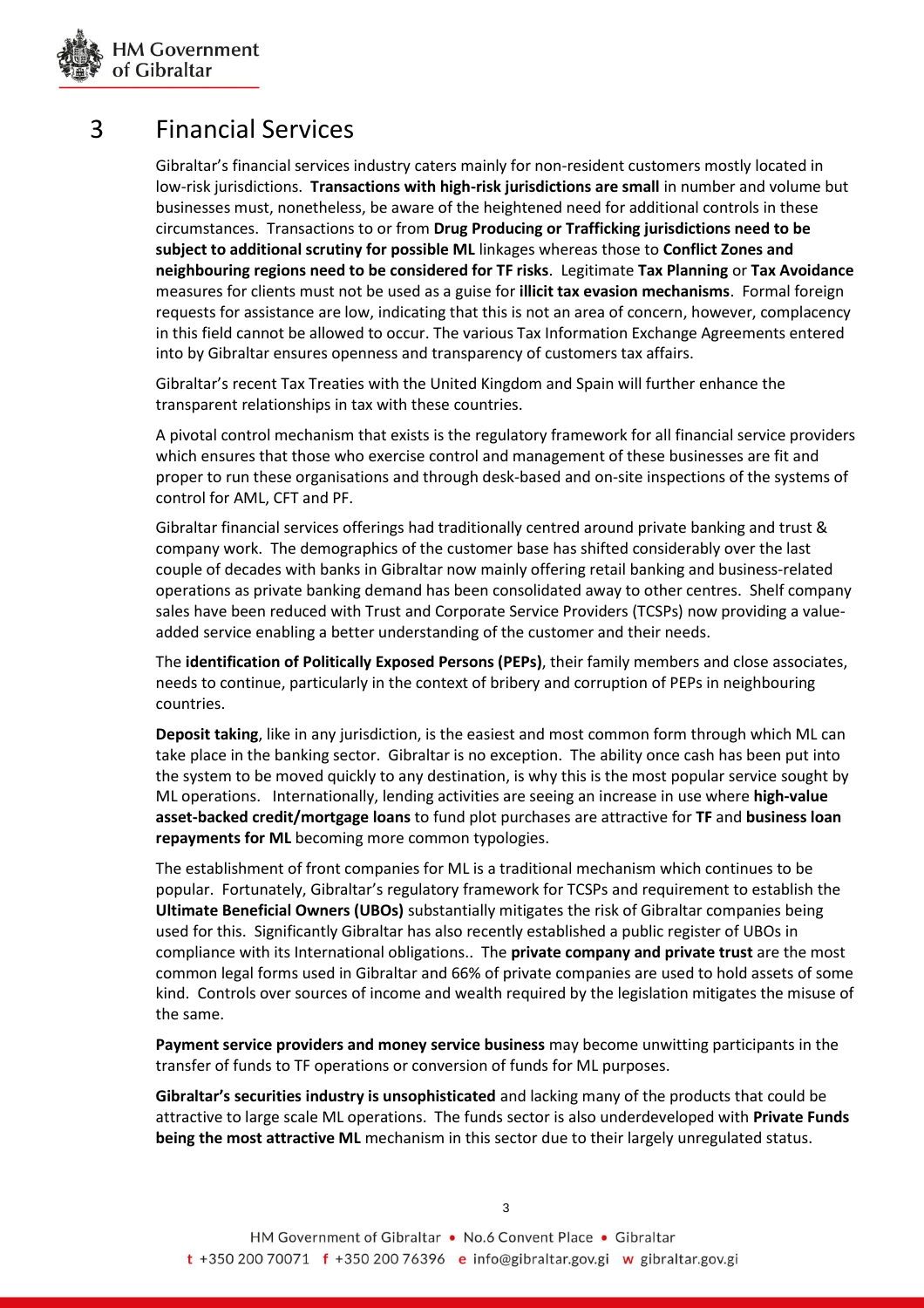

E-money has been one of Gibraltar's most successful new financial services products in recent years, enabling pre-paid cards to be accessible to an otherwise financially excluded sector. These cards are distributed worldwide and would appear, at first glance, to be attractive for ML and TF. However, three out of the four e-money issuers in Gibraltar only permit purchases and top-ups to be made via existing bank account/debit card relationships ensuring Customer Due Diligence (CDD) is maintained on the underlying customer. The remaining issuer has its own CDD processes for identifying the customer. No e-money issuer permits anonymous cards to be issued, thereby mitigating the use of these cards for large scale ML. Average values for cards are also fairly small but the **risk of cash purchased e-money cards is higher** than those purchased via existing relationships with other financial institutions who will have higher CDD processes in place.

A more recent addition to the financial services offerings of Gibraltar is the Distributed Ledger Technologies Providers or Virtual Asset Service Providers. Whereas initial bad publicity surrounding cryptocurrencies and their use in ML schemes has not subsided, by being the first jurisdiction to introduce a full regulatory framework, Gibraltar has managed to mitigate the risks substantially. The regulatory framework not only ensures that fit and proper persons run and control these businesses and that they are viable businesses to start with but also applies CDD and systems of control to these operators to the same extent as any financial institution. The provision of **custodial wallets and crypto exchanges** being the two highest risk categories for ML.

# 4 Gambling Operations

Gibraltar has a buoyant and successful gambling sector which is mainly comprised of remote gambling operations. Some of these deal in the provision of services to other operations (B2B) whereas the provision of **remote gambling to customers** (B2C) is the area of most concern for ML purposes.

Being able to manage and control a gambling operation is highly attractive to any ML operations as a means to insert cash into the financial system through a legitimate business front. The controls exercised by the Gambling Commissioner through the licensing process eliminates this risk.

There is little evidence to substantiate that remote gambling by customers is being used to launder proceeds of crime to any large extent as a means to an end in itself and what is being observed is that some 'lifestyle' **criminals are using ill-gotten gains to gamble** these monies and, in other cases, persons who are problematic gamblers engage in criminal activity in order to fund their gambling.

Chip dumping in Poker games has been observed in small numbers.

# 5 Other Activities and Professions

Real estate purchasing offers an opportunity to purchase a high value asset which could be used for ML opportunities. This is especially attractive when **developers and construction companies** offer properties for sale and **accept cash payments** for deposits, instalments or outright purchase off-plan or upon completion.

Car purchasing would also provide an opportunity for purchasing an asset for cash but this has largely been mitigated through the OFT's requirement for car dealers to register as High Value Dealers which has **discouraged most local car dealers from accepting cash payments**.

A frequent international target for money launderers is to approach legal professionals to assist in setting up legitimate bona fides for their laundering operations. The **Gibraltar legal profession should not consider itself immune to such approaches** and must remain vigilant in this respect.

4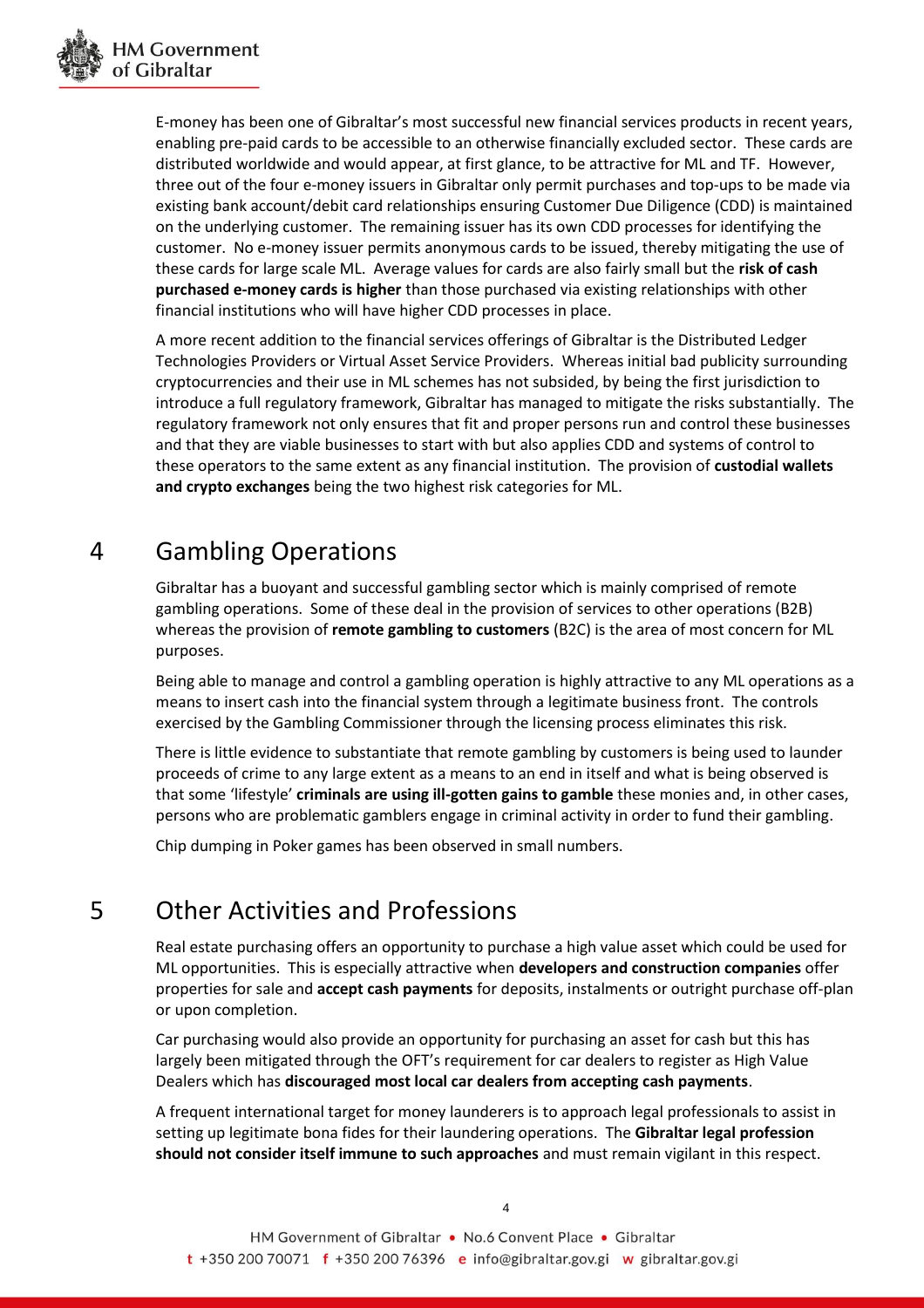

## 6 Summary of risks, threat and vulnerability scores

By way of summary the following tables summarises the threat, vulnerability and combined scores for ML and TF of each of the risks identified in this NRA. The table by itself is not a substitute to a full understanding of the risks and their mitigation as described in full detail in the 2020 National Risk Assessment.

| Ref     | <b>Risk Description</b>                                                       | <b>Money Laundering Risks</b> |                |                         | <b>Terrorist Financing Risks</b> |                |                         | <b>Total</b>            |
|---------|-------------------------------------------------------------------------------|-------------------------------|----------------|-------------------------|----------------------------------|----------------|-------------------------|-------------------------|
|         |                                                                               | <b>Threat</b>                 | <b>Vuln</b>    | <b>Score</b>            | <b>Threat</b>                    | <b>Vuln</b>    | <b>Score</b>            |                         |
| 4       | <b>Geographic Risk</b>                                                        |                               |                |                         |                                  |                |                         |                         |
| 4.1     | Spain                                                                         | 3                             | $\overline{2}$ | 5                       | $\overline{4}$                   | 3              | $\overline{7}$          | 12                      |
| 4.2     | Morocco                                                                       | $\overline{2}$                | $\overline{2}$ | 4                       | $\overline{4}$                   | 3              | $\overline{7}$          | 11                      |
| 4.3.1   | FATF High Risk Jurisdictions                                                  | 3                             | $\mathbf{1}$   | 4                       | 3                                | $\mathbf{1}$   | 4                       | 8                       |
| 4.3.2   | <b>Conflict Zones</b>                                                         | $\overline{2}$                | $\mathbf{1}$   | 3                       | $\overline{2}$                   | 3              | 5                       | 8                       |
|         | Drug Trafficking/Producing                                                    |                               |                |                         |                                  |                |                         |                         |
| 4.3.3   | Countries                                                                     | 3                             | $\overline{2}$ | 5                       | $\overline{2}$                   | $\overline{2}$ | 4                       | 9                       |
| 4.4     | EU and EEA Jurisdictions                                                      | $\overline{2}$                | 1              | 3                       | $\mathbf{1}$                     | $\mathbf{1}$   | $\overline{2}$          | 5                       |
| 5       | <b>Transnational Crimes</b>                                                   |                               |                |                         |                                  |                |                         |                         |
| 5.1     | <b>Organised Crime Groups</b>                                                 | $\overline{4}$                | 4              | 8                       | $\mathbf{1}$                     | $\overline{2}$ | 3                       | 11                      |
| 5.1.1   | Tobacco                                                                       | 3                             | 3              | 6                       | $\mathbf{1}$                     | $\overline{2}$ | 3                       | 9                       |
| 5.1.2   | <b>Drug Trafficking</b>                                                       | $\overline{4}$                | 3              | $\overline{7}$          | $\mathbf{1}$                     | $\overline{2}$ | 3                       | 10                      |
| 5.2     | Fraud                                                                         | $\overline{2}$                | $\overline{2}$ | $\overline{\mathbf{4}}$ | $\mathbf{1}$                     | $\mathbf{1}$   | $\overline{2}$          | 6                       |
| 5.3     | Money Laundering                                                              | $\overline{2}$                | $\mathbf{1}$   | $\overline{\mathbf{3}}$ | $\pmb{0}$                        | 0              | $\pmb{0}$               | 3                       |
| 5.4     | <b>Tax Crimes</b>                                                             | 3                             | $\overline{2}$ | 5                       | $\mathbf{1}$                     | $\mathbf{1}$   | $\overline{2}$          | $\overline{\mathbf{z}}$ |
| 5.5     | <b>Bribery and Corruption</b>                                                 | 3                             | 2              | 5                       | $\mathbf{1}$                     | $\mathbf{1}$   | $\overline{2}$          | $\overline{7}$          |
| 5.6     | Cash                                                                          | $\overline{2}$                | 4              | 6                       | $\mathbf{1}$                     | $\overline{2}$ | 3                       | 9                       |
| 6.1     | <b>Banking</b>                                                                |                               |                |                         |                                  |                |                         |                         |
| 6.1.1   | <b>Deposit Taking</b>                                                         | $\overline{4}$                | 3              | $\overline{7}$          | 3                                | 3              | $6\phantom{1}$          | 13                      |
| 6.1.2   | <b>Corporate Banking</b>                                                      | 3                             | $\overline{2}$ | 5                       | $\mathbf{1}$                     | $\mathbf{1}$   | $\overline{2}$          | $\overline{\mathbf{z}}$ |
| 6.1.3   | <b>Broker Deposits</b>                                                        | 3                             | $\mathbf{1}$   | $\overline{4}$          | $\mathbf{1}$                     | $\mathbf{1}$   | 2                       | 6                       |
| 6.1.4   | <b>Lending Activities</b>                                                     | 4                             | $\overline{2}$ | 6                       | $\mathbf{1}$                     | $\mathbf{1}$   | $\overline{2}$          | 8                       |
| 6.1.5   | Private Banking\Wealth                                                        |                               |                |                         |                                  |                |                         |                         |
|         | management                                                                    | $\overline{2}$                | $\overline{2}$ | $\overline{4}$          | $\mathbf{1}$                     | $\mathbf{1}$   | $\overline{2}$          | 6                       |
| 6.1.6   | Safe Custody                                                                  | $\mathbf{1}$                  | $\mathbf{1}$   | $\overline{2}$          | $\mathbf{1}$                     | $\mathbf{1}$   | $\overline{2}$          | 4                       |
|         | 6.2<br><b>Trust and Company Service Provision</b>                             |                               |                |                         |                                  |                |                         |                         |
| 6.2.1   | Creation of Legal Entities and<br>Legal Arrangements                          | $\overline{4}$                | $\overline{2}$ | $\boldsymbol{6}$        | $\overline{2}$                   | $\overline{2}$ | $\overline{\mathbf{4}}$ | 10                      |
| 6.2.2   | <b>Business Activities of Legal</b><br><b>Entities and Legal Arrangements</b> | 3                             | $\overline{2}$ | 5                       | 3                                | $\mathbf{1}$   | 4                       | $\overline{9}$          |
| 6.2.3   | Termination of Legal Entities and<br>Legal Arrangements                       | $\mathbf 1$                   | $\mathbf{1}$   | $\overline{2}$          | $\mathbf{1}$                     | $\mathbf{1}$   | $\overline{\mathbf{2}}$ | 4                       |
| 6.2.5.1 | <b>Private Companies</b>                                                      |                               |                |                         |                                  |                |                         |                         |
|         | Private Company limited by                                                    | $\overline{2}$                | $\overline{4}$ | $6\phantom{1}6$         | $\overline{2}$                   | $\mathbf{1}$   | 3                       | 9                       |
| 6.2.5.2 | guarantee with or without share<br>capital                                    | $\overline{2}$                | $\overline{4}$ | 6                       | $\overline{2}$                   | $\mathbf{1}$   | 3                       | 9                       |
|         | Foreign Company carrying on                                                   |                               |                |                         |                                  |                |                         |                         |
| 6.2.5.3 | business in Gibraltar                                                         | $\mathbf 1$                   | $\overline{2}$ | $\overline{\mathbf{3}}$ | $\mathbf 1$                      | $\mathbf{1}$   | $\overline{2}$          | 5                       |

5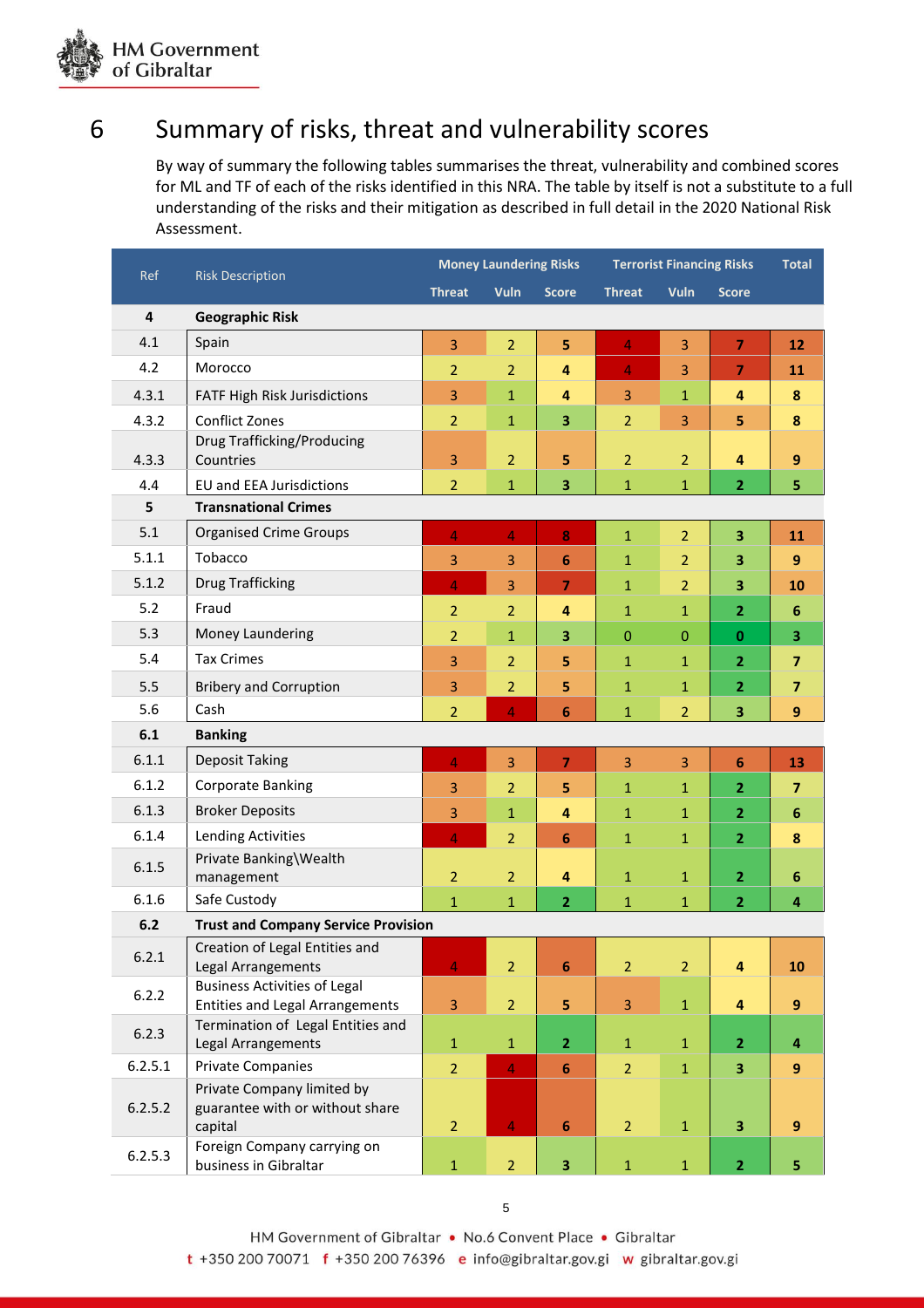

| Ref     | <b>Risk Description</b>                                                          | <b>Money Laundering Risks</b> |                |                 | <b>Terrorist Financing Risks</b> |                |                         | <b>Total</b>     |
|---------|----------------------------------------------------------------------------------|-------------------------------|----------------|-----------------|----------------------------------|----------------|-------------------------|------------------|
|         |                                                                                  | <b>Threat</b>                 | <b>Vuln</b>    | <b>Score</b>    | <b>Threat</b>                    | Vuln           | <b>Score</b>            |                  |
| 6.2.5.4 | <b>Public Company</b>                                                            | $\mathbf{1}$                  | $\mathbf{1}$   | $\overline{2}$  | $\mathbf{1}$                     | $\mathbf{1}$   | $\overline{2}$          | $\overline{4}$   |
| 6.2.5.5 | Public Company limited by<br>Guarantee with or without share                     |                               |                |                 |                                  |                |                         |                  |
|         | capital                                                                          | $\mathbf{1}$                  | $\mathbf{1}$   | $\overline{2}$  | $\mathbf{1}$                     | $\mathbf{1}$   | $\overline{2}$          | $\overline{4}$   |
| 6.2.5.6 | Limited Liability Partnership                                                    | $\mathbf{1}$                  | $\mathbf{1}$   | $\overline{2}$  | $\mathbf{1}$                     | $\mathbf{1}$   | $\overline{2}$          | 4                |
| 6.2.5.7 | European Economic Interest<br>Grouping                                           | $\mathbf{1}$                  | $\mathbf 1$    | $\overline{2}$  | $\mathbf{1}$                     | $\mathbf{1}$   | $\overline{2}$          | 4                |
| 6.2.5.8 | European Company (Societas<br>Europea)                                           | $\mathbf{1}$                  | $\mathbf{1}$   | $\overline{2}$  | $\mathbf{1}$                     | $\mathbf{1}$   | $\overline{2}$          | 4                |
| 6.2.6   | <b>Trusts</b>                                                                    | $\overline{2}$                | $\mathbf{1}$   | 3               | $\mathbf{1}$                     | $\mathbf{1}$   | $\overline{2}$          | 5                |
| 6.2.6.6 | Foundations                                                                      | $\overline{2}$                | $\mathbf{1}$   | 3               | $\mathbf{1}$                     | $\mathbf{1}$   | $\overline{2}$          | 5                |
| 6.2.7   | Asset Holding & Asset Protection Vehicles                                        |                               |                |                 | $\bf{0}$                         |                |                         | 0                |
| 6.3     | Money Service Business and Money Value Transfer Services                         |                               |                |                 |                                  |                |                         |                  |
| 6.3.1   | <b>Currency Exchange</b>                                                         | 3                             | $\overline{2}$ | 5               | $\overline{2}$                   | $\mathbf{1}$   | $\overline{\mathbf{3}}$ | 8                |
| 6.3.2   | <b>Transfer of Funds</b>                                                         | 3                             | $\overline{2}$ | 5               | 3                                | $\mathbf{1}$   | 4                       | 9                |
| 6.3.3   | <b>Payment Services</b>                                                          | 3                             | $\mathbf{1}$   | $\overline{4}$  | 3                                | $\mathbf{1}$   | $\overline{a}$          | 8                |
| 6.3.4   | Informal transfer of funds through<br>Hawala                                     | $\mathbf{1}$                  | $\mathbf{1}$   | $\overline{2}$  | $\mathbf{1}$                     | $\mathbf{1}$   | $\overline{2}$          | 4                |
| 6.4     | <b>Securities and Funds Sector</b>                                               |                               |                |                 |                                  |                |                         |                  |
| 6.4.1   | Securities                                                                       | $\overline{4}$                | 3              | $\overline{7}$  | $\mathbf{1}$                     | $\mathbf{1}$   | $\overline{2}$          | $\overline{9}$   |
| 6.4.2.1 | <b>Experienced Investor Funds</b>                                                | $\overline{2}$                | $\overline{2}$ | $\overline{4}$  | $\overline{2}$                   | $\overline{2}$ | 4                       | 8                |
| 6.4.2.2 | <b>Private Funds</b>                                                             | 3                             | 3              | 6               | 3                                | 3              | 6                       | 12               |
| 6.5     | <b>E-Money Sector</b>                                                            |                               |                |                 |                                  |                |                         |                  |
| 6.5.1.1 | Open Loop e-money (Cash<br>Purchasing)                                           | $\overline{4}$                | 3              | $\overline{7}$  | $\overline{4}$                   | 3              | $\overline{7}$          | 14               |
| 6.5.1.2 | Open Loop e-money (Linked to a<br>back account)                                  | 3                             | $\overline{2}$ | 5               | $\overline{2}$                   | $\overline{2}$ | 4                       | 9                |
| 6.5.2   | Closed Loop e-money                                                              | $\mathbf{1}$                  | $\mathbf{1}$   | $\overline{2}$  | $\mathbf{1}$                     | $\mathbf{1}$   | $\overline{2}$          | 4                |
| 6.6     | Distributed Ledger Technologies (DLT) or Virtual Asset Service Providers (VASPS) |                               |                |                 |                                  |                |                         |                  |
| 6.6.1.1 | <b>Wallet Providers</b>                                                          | $\overline{2}$                | 4              | $6\phantom{1}6$ | $\overline{2}$                   | $\overline{2}$ | 4                       | 10               |
| 6.6.1.2 | Exchanges                                                                        | $\overline{2}$                | 3              | 5               | $\overline{2}$                   | $\mathbf{1}$   | $\overline{\mathbf{3}}$ | 8                |
| 6.6.1.4 | Initial Coin Offerings                                                           | $\overline{2}$                | 3              | 5               | $\mathbf{1}$                     | $\mathbf{1}$   | $\overline{2}$          | $\overline{7}$   |
| 6.6.1.5 | Over the counter services (OTC)                                                  | 3                             | $\mathbf{1}$   | 4               | $\mathbf{1}$                     | $\mathbf{1}$   | $\overline{2}$          | $\boldsymbol{6}$ |
| 6.6.1.6 | Peer-to-peer lending                                                             | $\mathbf 1$                   | $\mathbf 1$    | $\overline{2}$  | $\mathbf{1}$                     | $\mathbf{1}$   | $\overline{2}$          | 4                |
|         | 6.7<br><b>Gambling Services</b><br>Remote Gambling (Betting,                     |                               |                |                 |                                  |                |                         |                  |
| 6.7.1   | Casino, Bingo, Poker)                                                            | 3                             | 3              | 6               | $\overline{2}$                   | $\mathbf{1}$   | 3                       | 9                |
| 6.7.2   | Land-based Casinos                                                               | 3                             | 3              | $6\phantom{1}$  | $\mathbf{1}$                     | $\mathbf{1}$   | $\overline{2}$          | 8                |
| 6.7.3   | Betting (land-based)                                                             | $\overline{2}$                | $\overline{2}$ | 4               | $\mathbf{1}$                     | $\mathbf{1}$   | $\mathbf{2}$            | 6                |
| 6.7.4   | Bingo (land based)                                                               | $\mathbf 1$                   | $\mathbf 1$    | $\overline{2}$  | $\mathbf 1$                      | $\mathbf{1}$   | $\overline{2}$          | 4                |
| 6.7.5   | Lotteries (Gibraltar Government<br>Lottery)                                      | $\mathbf 1$                   | $\mathbf{1}$   | $\overline{2}$  | $\mathbf{1}$                     | $\mathbf{1}$   | $\overline{2}$          | 4                |
| 6.7.6   | Poker (Offline)                                                                  | $\mathbf 1$                   | $\mathbf{1}$   | $\overline{2}$  | $\mathbf{1}$                     | $\mathbf{1}$   | 2                       | 4                |
| 6.7.7   | Gaming Machines (non-casino)                                                     | $\mathbf{1}$                  | $\mathbf 1$    | $\overline{2}$  | $\mathbf{1}$                     | $\mathbf{1}$   | $\overline{\mathbf{2}}$ | 4                |

HM Government of Gibraltar • No.6 Convent Place • Gibraltar  $t + 35020070071$  f +35020076396 e info@gibraltar.gov.gi w gibraltar.gov.gi

6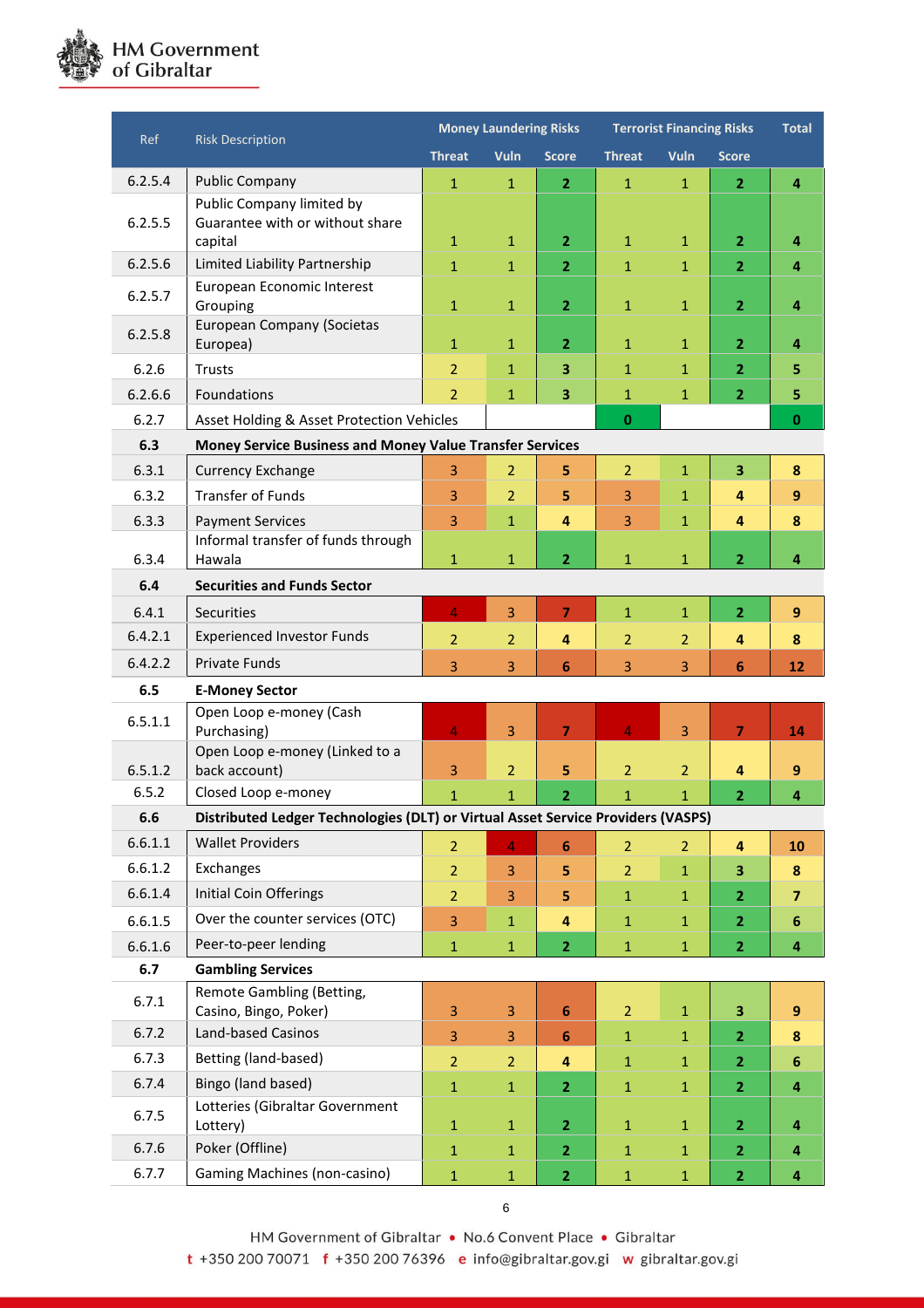

| Ref    | <b>Risk Description</b>                                                   | <b>Money Laundering Risks</b> |                |                         | <b>Terrorist Financing Risks</b> |                |                         | <b>Total</b>   |
|--------|---------------------------------------------------------------------------|-------------------------------|----------------|-------------------------|----------------------------------|----------------|-------------------------|----------------|
|        |                                                                           | <b>Threat</b>                 | <b>Vuln</b>    | <b>Score</b>            | <b>Threat</b>                    | <b>Vuln</b>    | <b>Score</b>            |                |
| 6.8    | <b>Insurance</b>                                                          |                               |                |                         |                                  |                |                         |                |
| 6.8.1  | <b>General Insurance</b>                                                  | $\mathbf{1}$                  | $\mathbf{1}$   | $\overline{2}$          | $\mathbf{1}$                     | $\mathbf{1}$   | $\overline{2}$          | $\overline{a}$ |
| 6.8.2  | Long term business                                                        | $\mathbf{1}$                  | $\mathbf{1}$   | $\overline{2}$          | $\mathbf{1}$                     | $\mathbf{1}$   | $\overline{2}$          | $\overline{4}$ |
| 6.9    | <b>Real Estate</b>                                                        |                               |                |                         |                                  |                |                         |                |
| 6.9.1  | <b>Real Estate Agents</b>                                                 | $\overline{2}$                | $\overline{2}$ | $\overline{a}$          | $\overline{2}$                   | $\mathbf{1}$   | 3                       | $\overline{7}$ |
| 6.9.2  | Developers                                                                | $\overline{2}$                | 4              | 6                       | $\overline{2}$                   | $\mathbf{1}$   | 3                       | 9              |
| 6.9.3  | <b>Construction Industry</b>                                              | $\overline{2}$                | 4              | 6                       | $\mathbf{1}$                     | $\mathbf{1}$   | $\overline{2}$          | 8              |
| 6.10   | <b>Other Designated Non-Financial Businesses and Professions (DNFPBs)</b> |                               |                |                         |                                  |                |                         |                |
| 6.10.1 | Artefacts, Art and Antiquities                                            | $\mathbf{1}$                  | $\mathbf{1}$   | $\overline{2}$          | $\mathbf{1}$                     | $\mathbf{1}$   | $\overline{2}$          | $\overline{4}$ |
| 6.10.2 | <b>Precious Metals and Stones</b>                                         | 3                             | $\overline{2}$ | 5                       | $\overline{2}$                   | $\mathbf{1}$   | 3                       | 8              |
| 6.10.3 | <b>Car Dealers</b>                                                        | $\overline{2}$                | $\overline{2}$ | 4                       | $\mathbf{1}$                     | $\overline{1}$ | $\overline{2}$          | 6              |
| 6.10.4 | Other High Value Goods                                                    | $\overline{2}$                | $\mathbf{1}$   | $\overline{\mathbf{3}}$ | $\mathbf{1}$                     | $\mathbf{1}$   | $\overline{2}$          | 5              |
| 6.11   | <b>Other professions</b>                                                  |                               |                |                         |                                  |                |                         |                |
| 6.11   | Legal Profession & Notaries                                               | $\overline{3}$                | $\overline{2}$ | 5                       | $\overline{3}$                   | $\overline{2}$ | 5                       | 10             |
| 6.12   | Auditors and Insolvency<br>Practitioners                                  | $\overline{2}$                | $\mathbf{1}$   | $\overline{\mathbf{3}}$ | $\overline{2}$                   | $\mathbf{1}$   | $\overline{\mathbf{3}}$ | 6              |
| 6.13   | <b>Accountants and Tax Advisors</b>                                       | $\overline{2}$                | $\mathbf{1}$   | 3                       | $\overline{2}$                   | $\mathbf{1}$   | 3                       | 6              |
| 6.14   | <b>Football League</b>                                                    |                               |                |                         |                                  |                |                         |                |
| 6.14   | Domestic Football League                                                  | $\overline{2}$                | $\overline{2}$ | $\overline{a}$          | $\mathbf{1}$                     | $\mathbf{1}$   | $\overline{2}$          | 6              |
| 7      | <b>Jurisdictional Terrorist Financing Risk</b>                            |                               |                |                         |                                  |                |                         |                |
| 7.6    | <b>Jurisdictional TF Risk</b>                                             |                               |                | $\mathbf{0}$            | $\mathbf{1}$                     | $\mathbf{1}$   | $\overline{2}$          | $\overline{2}$ |
| 7.7    | <b>NPO TF Risk</b>                                                        |                               |                | $\mathbf{0}$            | $\mathbf{1}$                     | $\overline{2}$ | 3                       | 3              |

Scoring for threat and vulnerability is on the following basis individually for ML and TF risks;

|                | Score Description             |
|----------------|-------------------------------|
| 0              | Not Applicable                |
| $\mathbf{1}$   | Lowly Significant             |
| 2              | <b>Moderately Significant</b> |
| $\overline{3}$ | Significant                   |
| Ι4,            | <b>Very Significant</b>       |